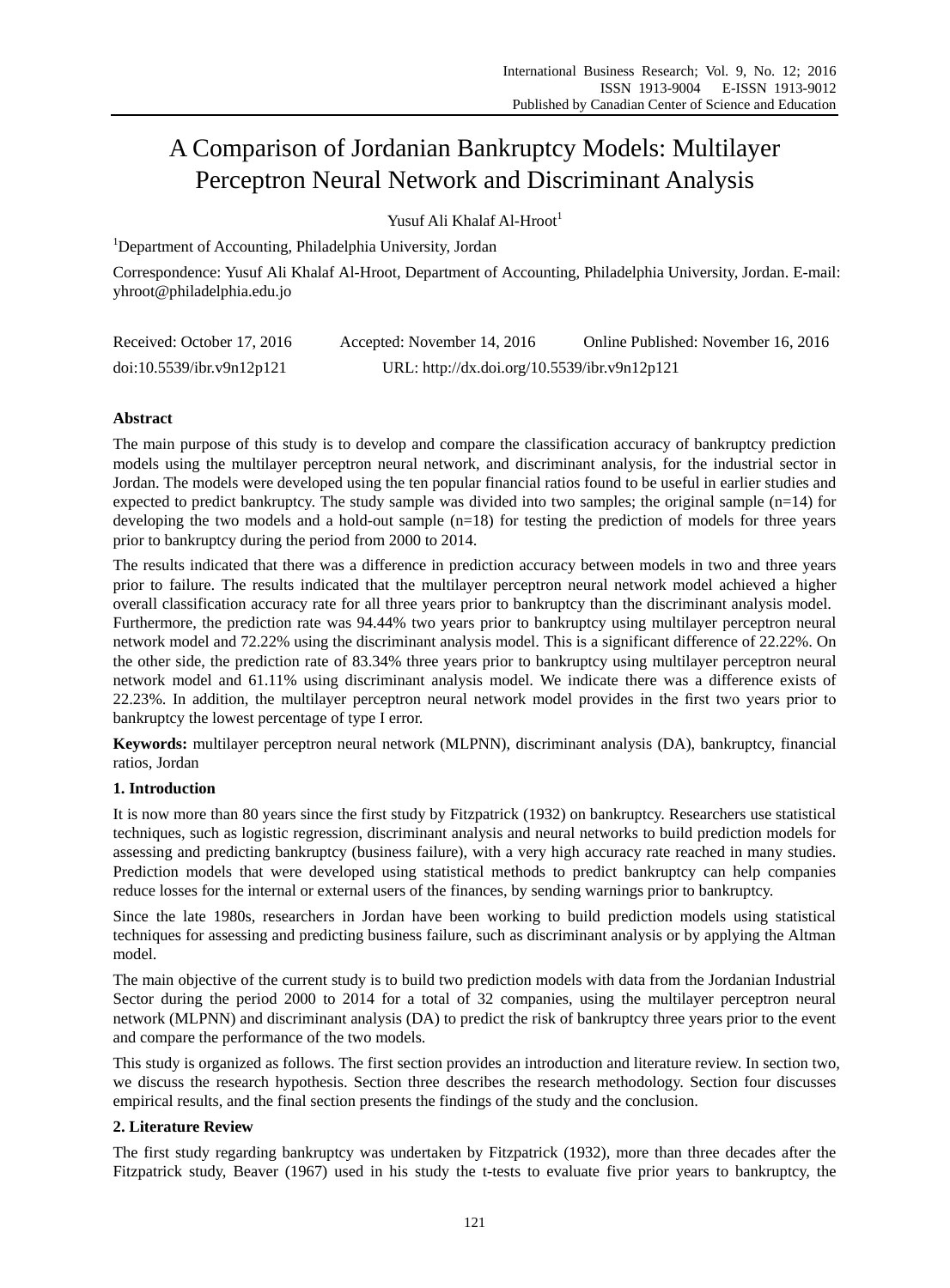accounting ratios are independent variables of the study. In 1968, Altman applied a new technique known as discriminant analysis and it is recorded as the most common and important study in the field of bankruptcy. The logit regression statistic was undertaken by Ohlson's (1980) for a large sample that did not include the same size of bankrupt and non-bankrupt companies.

Another technique that can be used to predict bankruptcy is known as neural networks and is used by many researchers. Odom and Sharda's (1990) study compared two statistical tools; the neural networks (NN) and the discriminant analysis technique to compare the prediction rate of both techniques. The results show that a neural network (NN) has better prediction rate. A study by Koh and Tan (1999) showed that the neural network model reached 100% classification accuracy for all tested cases.

In Jordan, the first study on bankruptcy was undertaken by Gharaibeh and Yacoub (1987). The researchers developed a model using the discriminant analysis technique, and this study had a 100% accuracy rate. Also, the same results were found by Alomari (2000) and Al-Hroot (2015). Al-Hroot's (2016) study was recorded as the first study in Jordan related to using the neural network (NN). This study developed a model using the neural network (NN) and reached a 100% accuracy rate for one-year pre to bankruptcy. The study of Alkhatib and Al Bzour (2011) applied Altman and Kida models in the Jordanian non-financial service and manufacturing firms during (1990-2006), results of the study show that the prediction rate for Altman model (93.8%) is better than Kida's model prediction rate (69%). also the study of (Gharaibeh et al., 2013) applied the Altman Z-score (1968) and Kida models in Jordan between 2005and 2012 on a sample included 38 companies in the Jordanian industrial companies, Altman's model shows for three years before bankruptcy prediction rate 89.5%, 65.8% and 52.6% (one, two and three years before bankruptcy) respectively, while Kida's model for three years before bankruptcy prediction rate 76.3%, 52.6%, and 44.7% (one, two and three years prior bankruptcy) respectively. Another study by Alareeni and Branson (2012) applied the Altman models to the service sector in Jordan, the researchers concluded that the Altman Z-score could not give a warning as soon as before bankruptcy and could not differentiate between bankrupt and non- bankrupt companies. They recommended that to obtain high accuracy, another statistical method must be used.

We can conclude that studies inside and outside of Jordan show differing results. While the neural network models and discriminant analysis shows high predictive ability in classification in many studies, researchers in this field reached a high classification rate and a satisfactory result. A neural network model was not applied in earlier studies conducted in Jordan, except in the study of Al-Hroot (2016). In other words, the number of studies that test statistical prediction models that have been done in Jordan are limited, especially the neural network models, when compared with other countries such as the USA or European Union countries.

### *2.1 Hypotheses Development*

To achieve the objective of the study, and after reviewing the related literature, the following hypotheses will be tested:

**Hypothesis 1**: The MLPNN model will not predict bankruptcy of industrial firms in Jordan for the three years before bankruptcy.

**Hypothesis 2**: The DA model will not predict bankruptcy of industrial firms in Jordan for the three years before bankruptcy.

#### **3. Research Methodology**

This study is to develop and compare the classification accuracy of bankruptcy prediction models using the multilayer perceptron neural network, and discriminant analysis. The study population consisted of companies in the Industry sector in Jordan, over a 14-year period (2000-2014). The sample contains 32 industrial companies in Jordan, Out of 32 industrial companies, 14 are used for estimation sample comprise a similar pair-matched sample of bankrupt and non-bankrupt firms, and 18 are a holdout for model effectiveness comprise a similar pair-matched sample of bankrupt and non-bankrupt firms. Once the sample was selected, the financial ratios can be seen in (Appendix) Table 1; financial ratios includes the ten most popular financial ratios found to be useful in earlier studies and expected to predict financial distress (Jodi, Don and Michael, 2007). Table 1 shows the accounting ratios; calculated accounting ratios are entered then into SPSS to estimate the MPLNN and DA models.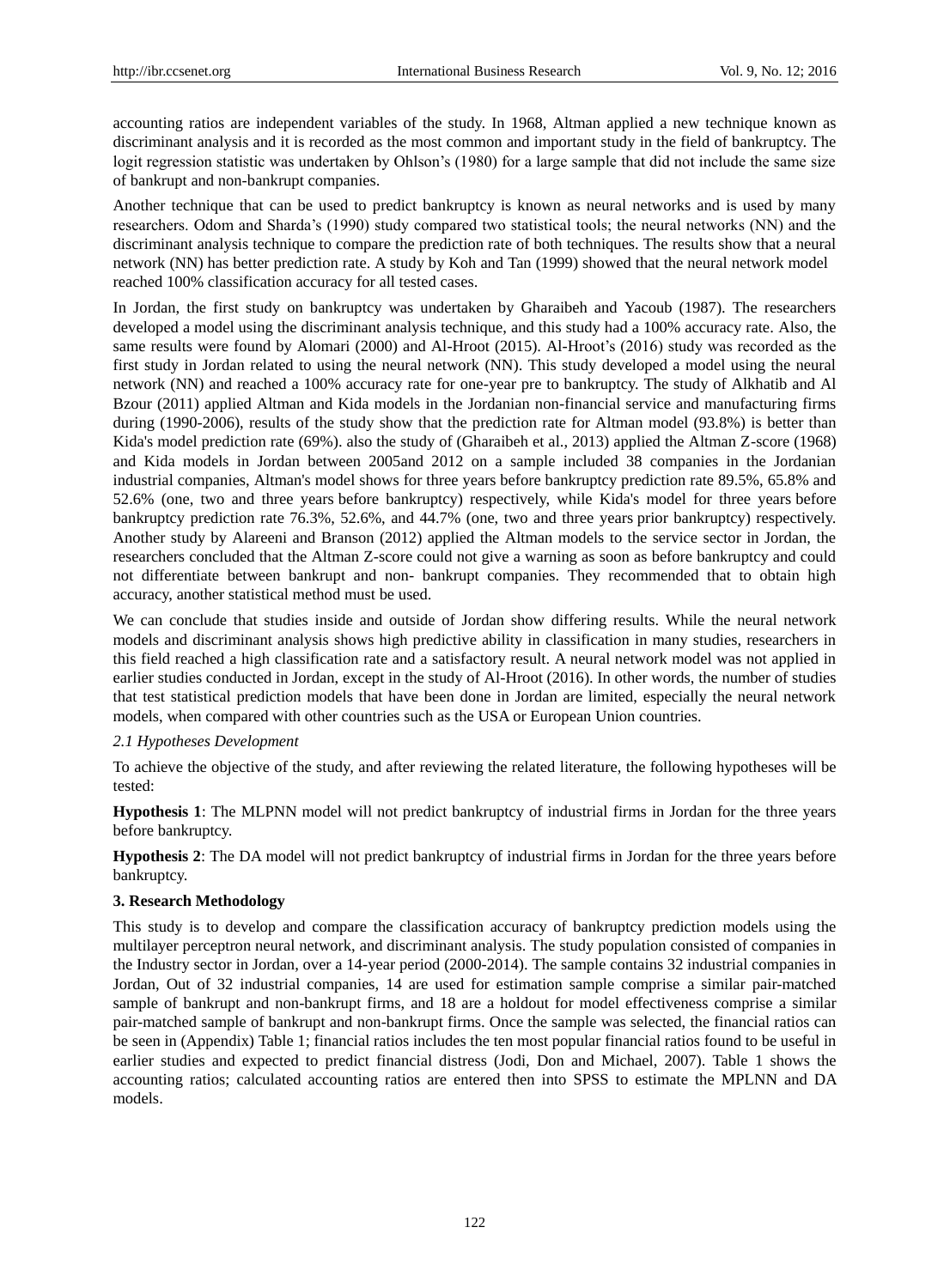| Variable Code                    | Financial ratios                                                                                                         | Number of Studies used the Factor* |  |  |
|----------------------------------|--------------------------------------------------------------------------------------------------------------------------|------------------------------------|--|--|
| X1                               | <b>Current Ratio</b>                                                                                                     | 51 studies                         |  |  |
| X2                               | <b>Return on Assets</b>                                                                                                  | 54 studies                         |  |  |
| X3                               | Cash/Total Assets                                                                                                        | 18 studies                         |  |  |
| X4                               | Debt Ratio                                                                                                               | 27 studies                         |  |  |
| X5                               | Operating<br>Activities/Total<br>from<br>Cash Flows<br>Liabilities                                                       | 14 studies                         |  |  |
| X6                               | <b>Current Assets to Total Assets Ratio</b>                                                                              | 26 studies                         |  |  |
| X7                               | Long -term Debt/Total Assets                                                                                             | 8 studies                          |  |  |
| X8                               | Margin Before Interest and Tax                                                                                           | 9 studies                          |  |  |
| X9                               | Sales /Total Assets                                                                                                      | 32 studies                         |  |  |
| X10                              | Working Capital /Total Assets                                                                                            | 45 studies                         |  |  |
| Usta Jodi, Don and Michael, 2007 |                                                                                                                          |                                    |  |  |
|                                  | 3.1 Neural Network and Discriminant Analysis                                                                             |                                    |  |  |
| 3.1.1 The Neural Network         |                                                                                                                          |                                    |  |  |
|                                  | Figure 1 shows that the neural network (NN) have three layers; the <i>input layer</i> is 10 ratios (from X1 to X10), the |                                    |  |  |

Table 1. List of popular financial ratios in earlier studies

#### 3.1.1 The Neural Network

Figure 1 shows that the neural network (NN) have three layers; the *input layer* is 10 ratios (from X1 to X10), the number of *hidden layers* is 1, which includes 7 units in this layer using the activation sigmoid function, and the *output layer* is the status of the company (bankrupt or non-bankrupt), We chose the NN to classify bankrupt and non-bankrupt industrial companies on the basis of ten variables.



#### Figure 1. M MPLNN model design

Table 2 shows the parameter estimates (also called beta coefficients, or synaptic weights) shows the relationship between the input units in a given layer  $(X_1, X_2, X_3, X_4, X_5, X_6, X_7, X_8, X_9, X_{10})$  and the units in the following layer (Hidden Layer). The values of synaptic weights can become rather high and these values (weights) are not used to interpret neural network results because they are not actual values.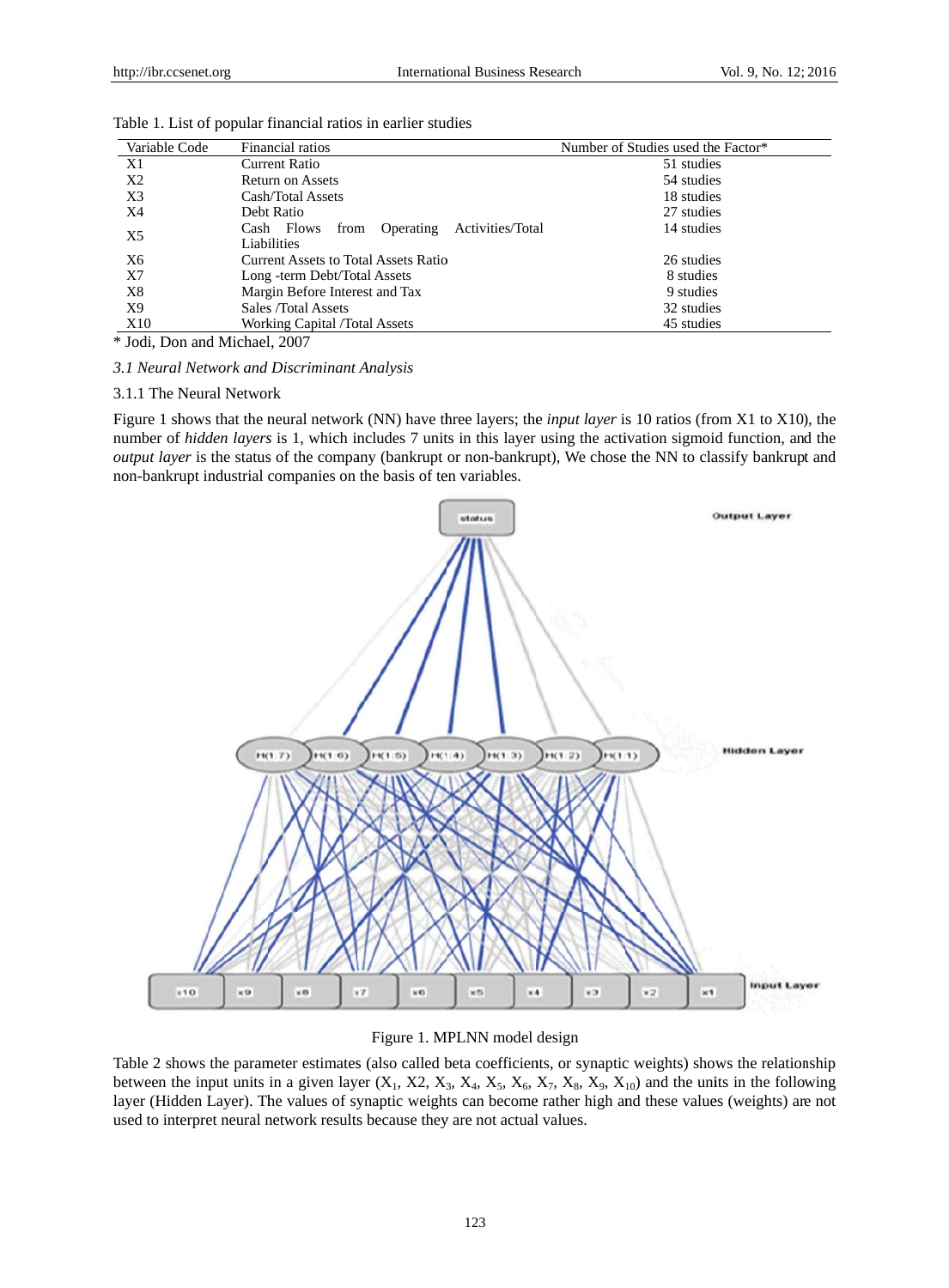| Input Layer $(x)$     |        |         |         |                |         |         |         |         |         |         | Output  |               |
|-----------------------|--------|---------|---------|----------------|---------|---------|---------|---------|---------|---------|---------|---------------|
|                       | Codes  | x1      | х2      | x <sub>3</sub> | x4      | x5      | х6      | x7      | x8      | x9      | x10     | Layer<br>z(j) |
| s to Hidden<br>1(1,j) | h(1:1) | l.05    | 0.26    | $-0.06$        | $-1.81$ | 1.53    | $-0.26$ | $-0.38$ | 1.92    | 0.26    | 1.47    | 2.9           |
|                       | h(1:2) | $-0.22$ | 0.34    | $-0.26$        | $-0.78$ | 1.51    | 0.26    | 0.15    | 1.16    | 0.95    | 0.70    | 3.7           |
|                       | h(1:3) | $-1.27$ | $-0.69$ | 0.50           | 1.72    | $-1.65$ | 0.40    | 0.04    | $-2.76$ | 0.21    | $-0.86$ | $-5.1$        |
|                       | h(1:4) | $-2.57$ | 0.004   | $-0.10$        | 0.42    | $-0.12$ | 0.15    | $-0.25$ | 0.03    | 0.21    | $-0.36$ | $-2.8$        |
| ᅼ                     | h(1:5) | 0.18    | 0.14    | $-0.05$        | $-1.26$ | $-0.95$ | $-0.37$ | $-0.20$ | 0.12    | $-1.11$ | 0.02    | $-4$          |
| Weights               | h(1:6) | $-1.30$ | 0.11    | 0.67           | 0.48    | $-0.19$ | 0.36    | $-0.36$ | $-0.63$ | $-0.26$ | $-1.10$ | $-1.9$        |
|                       | h(1:7) | 0.96    | 0.27    | $-0.52$        | 0.37    | 0.13    | $-0.18$ | $-0.42$ | 0.44    | 0.55    | $-0.20$ | 0.1           |

Table 2. The Synaptic weights

The steps to calculate the prediction score are as follows:

1- Converting input nodes to a hidden node *f* (j), the equation is given by (Schmidhuber, 2015):

$$
f(j) = \sum_{i=1}^{10} x(i) \times h(i,j)
$$
 (1)

 $f(i)$ : is the hidden node.

x (i): is the input node.

 $h(i,j)$ : is the weights to hidden.

The values shown in Table 4 are not final and the algorithm cannot use these values because they are not actual values. The results in Table 4 show the application of the above equation shown in number 1.

Table 3. Hidden nodes *f* (j)

| Codes | x1               | $x^2$             | x <sub>3</sub>   | x4               | x5               | x6               | x7               | x8               | x9               | x10               | $\Sigma f(i)$ |
|-------|------------------|-------------------|------------------|------------------|------------------|------------------|------------------|------------------|------------------|-------------------|---------------|
| f(1)  | $x1 \times 1.05$ | $x2\times0.26$    | $x3 \times 0.06$ | $x4 \times 1.81$ | $x5 \times 1.53$ | $x6 \times 0.26$ | $x7 \times 0.38$ | $x8\times1.92$   | $x9 \times 0.26$ | $x10\times1.47$   | $\Sigma f(1)$ |
| f(2)  | $x1 \times 0.22$ | $x2 \times 0.34$  | $x3 \times 0.26$ | $x4 \times 0.78$ | $x5 \times 1.51$ | $x6 \times 0.26$ | $x7\times0.15$   | $x8\times1.16$   | $x9 \times 0.95$ | $x10 \times 0.70$ | $\Sigma f(2)$ |
| f(3)  | $x1 \times 1.27$ | $x2 \times 0.69$  | $x3 \times 0.50$ | $x4\times1.72$   | $x5 \times 1.65$ | $x6 \times 0.40$ | $x7 \times 0.04$ | $x8 \times 2.76$ | $x9\times0.21$   | $x10 \times 0.86$ | $\Sigma f(3)$ |
| f(4)  | $x1 \times 2.57$ | $x2 \times 0.004$ | $x3 \times 0.10$ | $x4\times0.42$   | $x5 \times 0.12$ | $x6 \times 0.15$ | $x7 \times 0.25$ | $x8 \times 0.03$ | $x9 \times 0.21$ | $x10 \times 0.36$ | $\Sigma f(4)$ |
| f(5)  | $x1 \times 0.18$ | $x2 \times 0.14$  | $x3 \times 0.05$ | $x4 \times 1.26$ | $x5 \times 0.95$ | $x6 \times 0.37$ | $x7 \times 0.20$ | $x8 \times 0.12$ | $x9 \times 1.11$ | $x10 \times 0.02$ | $\Sigma f(5)$ |
| f(6)  | $x1 \times 1.30$ | $x2 \times 0.11$  | $x3 \times 0.67$ | $x4\times0.48$   | $x5 \times 0.19$ | $x6 \times 0.36$ | $x7 \times 0.36$ | $x8 \times 0.63$ | $x9 \times 0.26$ | $x10 \times 1.10$ | $\Sigma f(6)$ |
| f(7)  | $x1 \times 0.96$ | $x2\times0.27$    | $x3 \times 0.52$ | $x4\times0.37$   | $x5 \times 0.13$ | $x6 \times 0.18$ | $x7 \times 0.42$ | $x8 \times 0.44$ | $x9 \times 0.55$ | $x10 \times 0.20$ | $\Sigma f(7)$ |
|       |                  |                   |                  |                  |                  |                  |                  |                  |                  |                   |               |

2-Converting the values to actual values:

The values in Table 4 must be converted to threshold values (theta) to be actual values. The theta values fall between 0 and 1 (Gosavi, 2015), using the sigmoid function which refers to the logistic function to convert

3- Calculating the weights on the link from the hidden node to the output node

Table 4 shows the equations for weights on the link from hidden nodes  $\sum f(i)$  to the continuous output v (j); the v (j) is the weights on the link from the hidden node to the output node o (j). The results in Table 4 show the application of the below equation number 2.

$$
\upsilon(i) = \frac{1}{1 + e^{-f(i)}}\tag{2}
$$

Table 4. Converting hidden node ∑ *f* (j)

| f(1)        | $1/(1+e)$         |
|-------------|-------------------|
| $\sum f(2)$ | $1/(1+e^{-t})$    |
| $\sum f(3)$ | $1/(1+e^{-t})$    |
| $\sum f(4)$ | $1/(1+e^{-f(t))}$ |
| $\sum f(5)$ | $1/(1+e^{-f(5)})$ |
| $\sum f(6)$ | $1/(1+e^{-t})$    |
|             |                   |

$$
o(j) = \sum_{i=1}^{10} v(i) \times z(i,j)
$$
 (3)

Table 5 shows the results of the application of the equation number 3.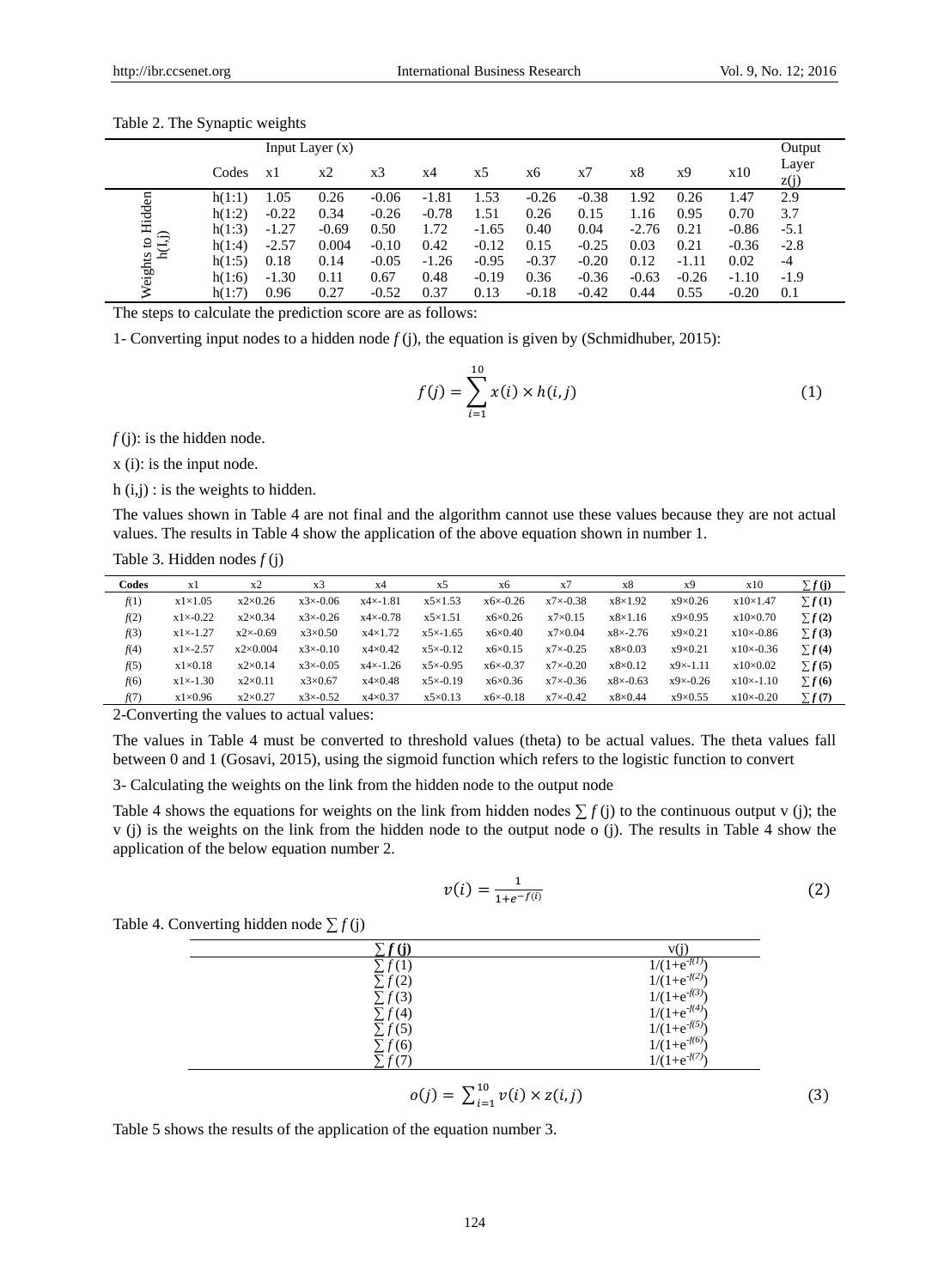|  |  |  |  | Table 5. The output nodes o (j) calculation |
|--|--|--|--|---------------------------------------------|
|--|--|--|--|---------------------------------------------|

|                                                                     | Z (1.  |                    |
|---------------------------------------------------------------------|--------|--------------------|
| $1/(1+e^{-f(1)}$                                                    | 2.9    | $v(1) \times z(1)$ |
| $1/(1+e^{-f(2)})$                                                   | 3.7    | $v(2) \times z(2)$ |
| $1/(1+e^{-f(3))}$                                                   | $-5.1$ | $v(3) \times z(3)$ |
| $1/(1+e^{-f(4)})$                                                   | $-2.8$ | $v(4) \times z(4)$ |
| $1/(1+e^{-f(5)})$                                                   | $-4$   | $v(5) \times z(5)$ |
| $1/(1+e^{-f(6)})$                                                   | $-1.9$ | $v(6) \times z(6)$ |
| $1/(1+e^{-f(7)}$                                                    | 0.1    | $v(7) \times z(7)$ |
| $\sqrt{10}$<br>Total ( $\sum_{i=1}^{n} v_i$<br>$v(i) \times z(i,j)$ |        | Value              |

Finally, we have to convert the value of o(j) similar to the prediction score as a calculation in step 2. The equation is given by (Schmidhuber, 2015):

$$
Preduction \, score(p \, score) = \frac{1}{1 + e^{-o(i)}} \tag{4}
$$

#### *3.2 Discriminant Analysis (DA)*

Discriminant Analysis (DA) is a statistical technique (discrete prediction), and this technique usually used when the dependent variable has two or more than three categories, in this study the dependent variable (bankrupt or non-bankrupt) is predicted on the basis of two or more independent variables (financial ratios), the financial ratios are interval numerical variables in DA. The final equation of DA is:

DA score = M1  $X1 + M2 X2+M3 X3... M_i X_i +a$ 

Where DA is the discriminate function or score

 $M =$  the discriminant coefficient or weight for that variable

 $X =$  the independent variables (e.g., financial ratios)

 $a = a constant$ 

 $i =$  the number of predictor variables

DA score = 0.25X1 + 3.92X2 - 8.9X3 + 9.94X4 -7.46X5 - 8.6X6 + 0.8X7 + 7.62X8 - 6X9 + 1.95X10 +4.3

In the above function (DA function) the cut-off point or value is -0.0071, the cut-off point means that companies with a DA score greater than or equal to -0.0071 are predicted as solvent and companies with a DA score less than -0.0071 are predicted as being bankrupt. The performance of the model is evaluated using the overall accuracy rate and accuracy is based on the total number of the correct classification shown in table 7. Furthermore, the most important financial ratios that investors can use for making their decisions based on the DA model are; Return on Assets (ROA), Debt Ratio and Margin before Interest and Tax.

Table 6. DA model classification summary

| Actual<br>observed | <b>Bankrupt</b> | Non-<br>bankrupt | Total | Percent<br>Correct | Type I<br>error | Type II error |
|--------------------|-----------------|------------------|-------|--------------------|-----------------|---------------|
| <b>Bankrupt</b>    |                 |                  |       |                    |                 |               |
| Non-               |                 |                  |       | 100%               | 0%              | 0%            |
| bankrupt           |                 |                  |       |                    |                 |               |

## **4. Results**

-

Table 8 shows the results after testing the PLMNN and DA models on the original sample. The PLMNN model cut-off point is 0.5; using a cut-off level of 0.5 to classify the output values, the cut-off point means that companies with a PLMNN score greater than or equal to 0.5 are predicted as solvent and companies with a PLMNN score less than 0.5 are predicted as being bankrupt. The performance of the model is evaluated using the overall accuracy rate and accuracy is based on the total number of the correct classification shown in table 7.

<sup>&</sup>lt;sup>1</sup>The value varies due to the financial ratios of company selected.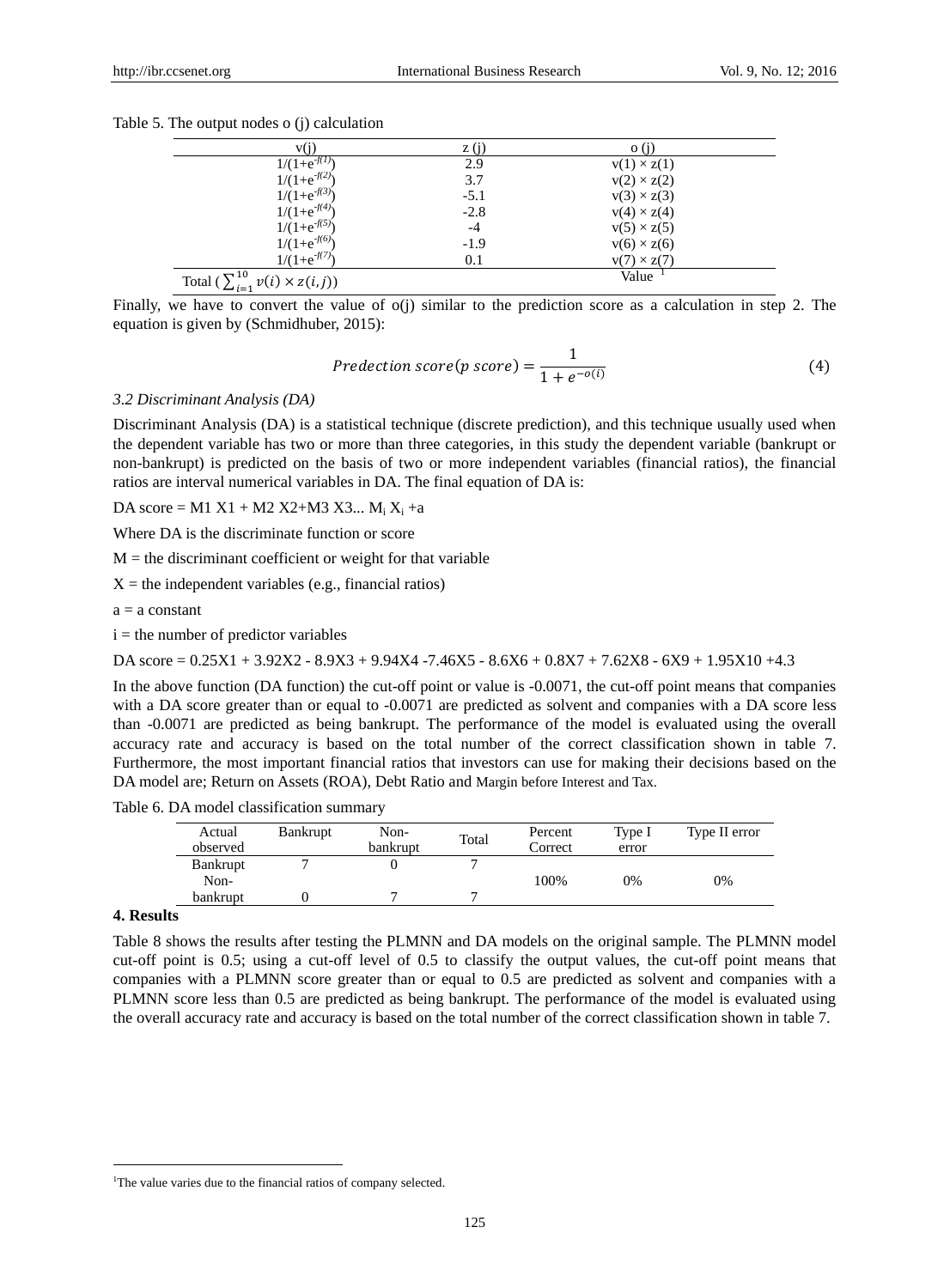| PLMNN model       |    |                    |    |                           |  |       |       | DA model                  |                    |    |                           |    |       |       |
|-------------------|----|--------------------|----|---------------------------|--|-------|-------|---------------------------|--------------------|----|---------------------------|----|-------|-------|
| Number<br>correct | οf | Percent<br>correct | οf | Percent<br>classification |  | of    | error | Correct<br>classification | Percent<br>correct | ΩŤ | Percent<br>classification | of |       | error |
| classifications   |    | classifications    |    | Type                      |  | Type  | П     | rate                      | classifications    |    | Type I error              |    | Type  | П     |
|                   |    |                    |    | error                     |  | error |       |                           |                    |    |                           |    | error |       |
|                   |    | 100%               |    | 0%                        |  |       | 0%    |                           | 100%               |    | 0%                        |    | 0%    |       |
|                   |    |                    |    |                           |  |       |       |                           |                    |    |                           |    |       |       |

## Table 7. Classification Results for PMLNN and DA models (Original Sample)

The holdout sample was used to assess the PLMNN and DA models. The results obtained by using the PLMNN and DA models on the holdout sample are presented in Tables 8 and 9. Comparative classification results of PLMNN and DA models are summarized in Table 10.

Table 8. Classification Results for PMLNN model (holdout sample)

| Year prior to<br>bankruptcy | Actual observed        |                 | Predicted    | Percent Correct | Percent of error<br>classification |        |  |
|-----------------------------|------------------------|-----------------|--------------|-----------------|------------------------------------|--------|--|
|                             |                        | <b>Bankrupt</b> | Non-bankrupt |                 | Type II                            | Type I |  |
|                             |                        |                 |              |                 | error                              | error  |  |
| Year -1                     | Bankrupt               | 9               | 0            | 100.0%          |                                    | 0%     |  |
|                             | Non-bankrupt           |                 | 9            | 100.0%          | 0%                                 |        |  |
|                             | <b>Overall Percent</b> |                 |              | 100.0%          |                                    |        |  |
| Year -2                     | Bankrupt               | 8               |              | 88.89%          |                                    | 11.11% |  |
|                             | Non-bankrupt           |                 | Q            | 100.0%          | $0\%$                              |        |  |
|                             | <b>Overall Percent</b> |                 |              | 94.44%          |                                    |        |  |
|                             | Bankrupt               |                 | ↑            | 77.78%          |                                    | 22.22% |  |
| Year -3                     | Non-bankrupt           |                 |              | 88.89%          | 11.11%                             |        |  |
|                             | <b>Overall Percent</b> |                 |              | 83.34%          |                                    |        |  |

As indicated in Table 8, the PMLNN model is extremely accurate in classifying 100% of the total sample correctly for one year prior to bankruptcy, but the accuracy rate declined to 94.44% for the second year prior to bankruptcy. The Type I error proved to be only 11.11%, while the Type II error was not recorded. For the third year prior to bankruptcy, the accuracy rate dropped to 83.34% with the Type I error proved to be only 22.22%, while the Type II error increased to 11.11% in this test. Nevertheless, the PMLNN achieved high overall classification accuracy for two years prior to bankruptcy, with an accuracy rate of 100% and 94.44% respectively.

| Year prior to<br>bankruptcy | Actual observed        |          | Predicted    | Percent Correct | Percent of error<br>classification |                 |  |
|-----------------------------|------------------------|----------|--------------|-----------------|------------------------------------|-----------------|--|
|                             |                        | Bankrupt | Non-bankrupt |                 | Type II<br>error                   | Type I<br>error |  |
| Year -1                     | Bankrupt               | Q        |              | 100.0%          |                                    | 0%              |  |
|                             | Non-bankrupt           | 0        | Q            | 100.0%          | $0\%$                              |                 |  |
|                             | <b>Overall Percent</b> |          |              | 100.0%          |                                    |                 |  |
|                             | Bankrupt               |          | 4            | 55.56%          |                                    | 44.44%          |  |
| Year -2                     | Non-bankrupt           |          |              | 88.89%          | 11.11%                             |                 |  |
|                             | <b>Overall Percent</b> |          |              | 72.22%          |                                    |                 |  |
|                             | Bankrupt               |          |              | 44.44%          |                                    | 55.56%          |  |
| Year -3                     | Non-bankrupt           |          |              | 77.78%          | 22.22%                             |                 |  |
|                             | <b>Overall Percent</b> |          |              | 61.11%          |                                    |                 |  |

Table 9. Classification Results for DA model (holdout sample)

As indicated in Table 9, the DA model is extremely accurate in classifying 100% of the total sample correctly for one year prior to bankruptcy, but the accuracy rate falls from 100% one year prior to bankruptcy to 72.22% two years prior to bankruptcy. The Type II error proved to be 44.44% while the Type I error was lower at 11.11% in this test. For the third year prior to bankruptcy, the accuracy rate dropped to 61.11%, with the Type I error proved to be only 22.22%, while the Type II error was slightly larger at 55.56% in this test. Nevertheless, the DA achieved high overall classification accuracy for one year prior to bankruptcy with an accuracy rate of 100%.

## **5. Discussion**

Table 10 presented the results of two methods used in this study. The results indicated that the MLPNN model achieved the highest overall classification accuracy rate for all three years prior to bankruptcy than the DA model. Furthermore, the results indicate that the accuracy rate of the MLPNN model increased from 77.78% for the third year prior to bankruptcy to 100% for the first year prior to bankruptcy. This result supports the rejection of the first hypothesis which states that the MLPNN model is unable to predict bankruptcy of industrial companies in Jordan during the three years prior to bankruptcy.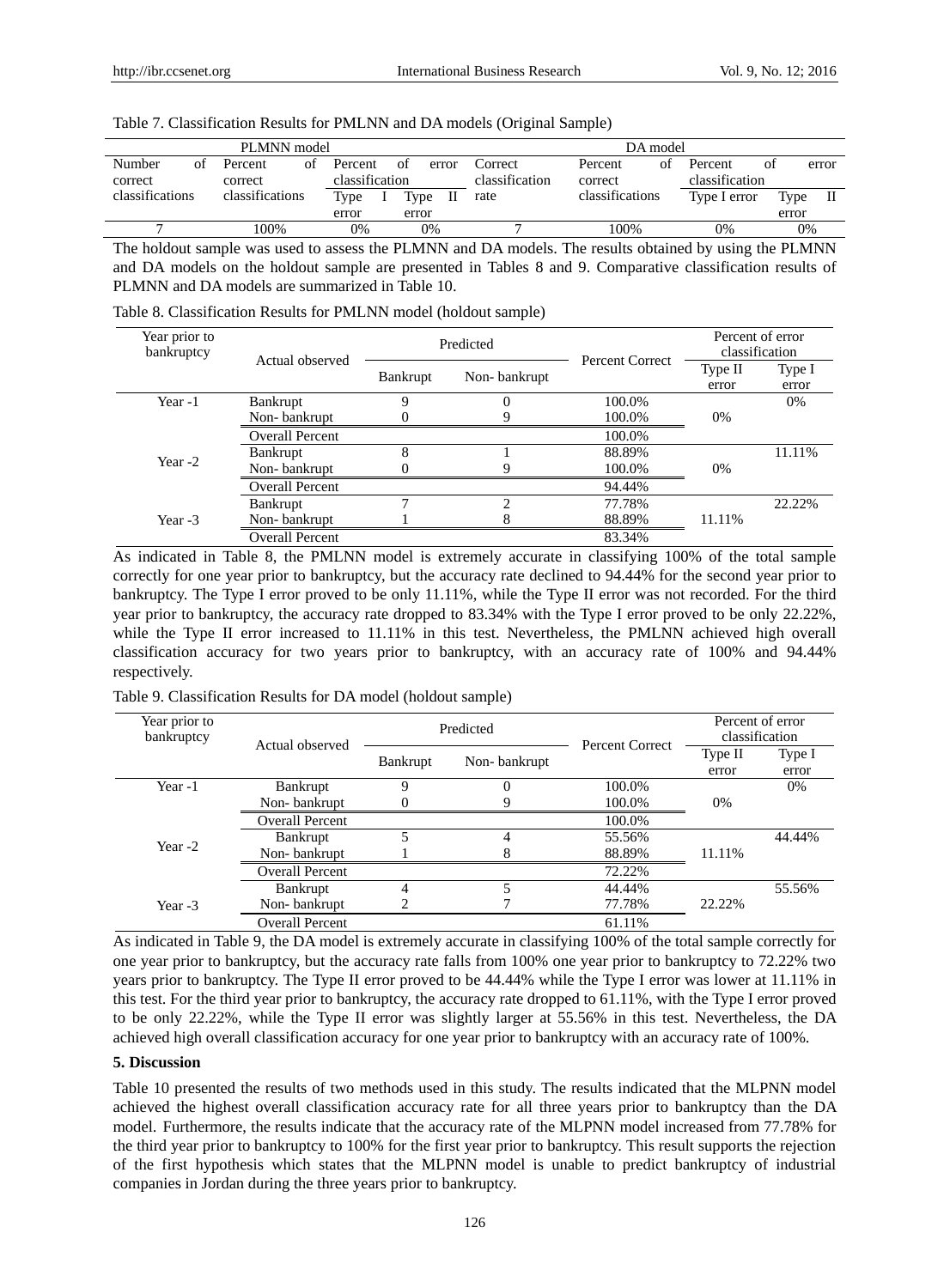As Table 10 shows that the accuracy rate of the DA model increased from 61.11% for the third year prior to bankruptcy and reached 100% for the first year prior to bankruptcy. These results support the rejection of the second hypothesis which states that the DA model is unable to predict bankruptcy of industrial companies in Jordan during the three years prior to bankruptcy.

It is also noted from Table 10 and Figure 2 that the MLPNN model achieved the highest overall classification accuracy rate for all three years prior to bankruptcy, with an average classification rate of 92.59% while the DA model achieved an average classification rate of 77.78%.

| Year prior to | <b>MLPNN</b> | DA model | MLPNN model |         |        | DA model      | Altman model |         |  |
|---------------|--------------|----------|-------------|---------|--------|---------------|--------------|---------|--|
| bankruptcy    | model        |          | Type I      | Type II | Type I | Type II error | Type I       | Type II |  |
|               |              |          | error       | error   | error  |               | error        | error   |  |
| Year -1       | 100%         | 100%     | 0%          | $0\%$   | 0%     | 0%            | 10%          | 25%     |  |
| Year -2       | 94.44%       | 72.22%   | 11.11%      | 0%      | 44.44% | 11.11%        | 15%          | 60%     |  |
| Year -3       | 83.34%       | 61.11%   | 22.22%      | 11.11%  | 55.56% | 22.22%        | 16%          | 48%     |  |
| Average rate  | 92.59%       | 77.78%   | 11.11%      | 3.70%   | 33.33% | 11.11%        | 13.67%       | 44.33%  |  |

Table 10. Comparative Classification Results





Figure 3. Type I and type II errors for each model

Furthermore, since the type I error is more costly than the type II error (Charitou et al., 2004), Altman et al. (1977) and Charitou et al. (2004). In addition, if models minimize type I error rates they consider to be superior. Table 10 and Figure 3 shows that the MLPNN model provides the lowest type I error percentage in the first two years prior to bankruptcy. However, type II error rates are highly low (3.70% on average) and this model may consider reliable for practical application purposes. These results support the rejection of the first hypothesis which states that the MLPNN model is unable to predict bankruptcy of industrial companies in Jordan during the three years prior to bankruptcy.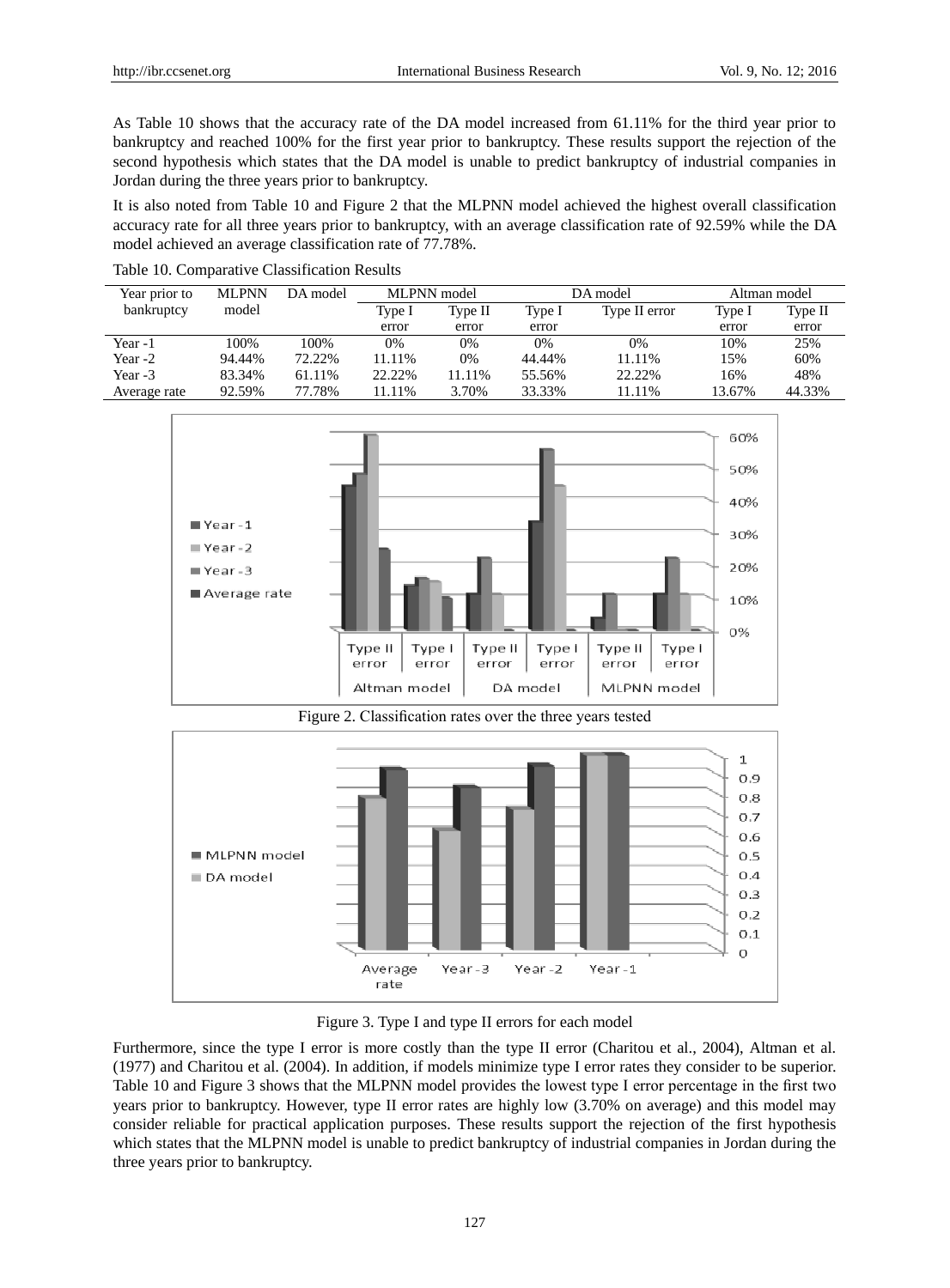#### **6. Conclusion**

The comparison of the multilayer perceptron neural network (MLPNN) and discriminant analysis (DA) in terms of ability to predict bankruptcy in Jordan, The study population consisted of companies in the Industry sector in Jordan, over a 14-year period (2000-2014). The sample contains 32 industrial companies in Jordan to develop two models using the MLPNN and DA.

The MLPNN and DA models can predict bankruptcy of Industry sector in Jordan, with the accuracy of 100% for one year before bankruptcy, and this is the same prediction rate accuracy for the DA model. On the holdout sample, the results indicated that the MLPNN model achieved the highest overall classification accuracy rate for all three years prior to bankruptcy than the DA model, and the MLPNN model result in low type I error rates. The results are associated with the findings of Odom & Sharda (1990) and Raghupathi & Schkade and Raju (1991), Koh & Tan (1999) and Charitou et al. (2004). They also found that the models developed with neural networks (NN) can achieve a better classification accuracy rate than other statistical methods. Furthermore, the MLPNN model provides the lowest type I error percentage in the first and second years before bankruptcy. Nonetheless, type II error rates are highly low (3.70% on average) and this model may consider reliable for practical application purposes in Jordan. On the other hand, the most important financial ratios that investors can use for making their decisions based on the two models are; Return on Assets (ROA), Debt Ratio and Margin before Interest and Tax.

Finally, we recommended that the proposed model must apply by the Jordanian Companies Control Department (CCD) in the Ministry of Industry & Trade, so the CCD will be able to take an appropriate action and necessary corrective decisions in the industrial sector. Furthermore, CCD must publish a guide to using these statistical models such as MLPNN model. For future research other statistical methods can also be used to predict bankruptcy such as the Radial basis neural network (RBNN) in order to compare the results with the multilayer perceptron neural network (MLPNN) model.

#### **Acknowledgments**

The author would like to thank the editorial team and reviewers for their comments that greatly improved the manuscript.

#### **References**

- Alareeni, B. A., & Branson, J. (2012). Predicting listed companies' failure in Jordan using Altman models: A case study. *International Journal of Business and Management, 8*(1), 113[.](https://doi.org/10.5539/ijbm.v8n1p113) <https://doi.org/10.5539/ijbm.v8n1p113>
- Al-hroot, Y. (2015). The influence of sample size and selection of financial ratios in bankruptcy model accuracy Economic Review. *Journal of Economics and Business, XIII*(1), 7-19.
- Al-Hroot, Y. A. K. (2016). Bankruptcy Prediction Using Multilayer Perceptron Neural Networks In Jordan. *European Scientific Journal, 12*(4).
- Alkhatib, K., & Al Bzour, A. E. (2011). Predicting corporate bankruptcy of Jordanian listed companies: Using Altman and Kida models. *International Journal of Business and Management, 6*(3), 208[.](https://doi.org/10.5539/ijbm.v6n3p208) <https://doi.org/10.5539/ijbm.v6n3p208>
- Alomari, A. (2000). Using financial ratios to predict in the field of hotel industry in Jordan, Unpublished MA Thesis, Al-albayt University, Irbid, Jordan.
- Altman, E. I. (1968). Financial Ratios, Discriminant Analysis and the Prediction of Corporate Bankruptcy. *Journal of Finance, 23*(4), 589-609. <https://doi.org/10.1111/j.1540-6261.1968.tb00843.x>
- Altman, E., Haldeman, R., & Narayanan, P. (1977). Zeta analysis: A new model to identify bankruptcy risk of corporations. *Journal of Banking and Finance, 6,* 29-54. [https://doi.org/10.1016/0378-4266\(77\)90017-6](https://doi.org/10.1016/0378-4266%2877%2990017-6)
- Beaver, W. (1967). Financial ratios as predictors of failure. *Journal of Accounting Research, 4,* 71-111. <https://doi.org/10.2307/2490171>
- Charitou, A., Neophytou, E., & Charalambous, C. (2004). Predicting corporate failure: empirical evidence for the UK. *European Accounting Review, 13*(3), 465-497. <https://doi.org/10.1080/0963818042000216811>
- FitzPatrick, P. J. (1932). A comparison of the ratios of successful industrial enterprises with those of failed companies.
- Gharaibeh, F., & Yacoub, R. (1987). Use of the Financial Rates in Predicting the Joint Stock Industrial Companies in Jordan. *Dirasat: Administrative Sciences, 14*(8), 33-66, University of Jordan, Amman, Jordan.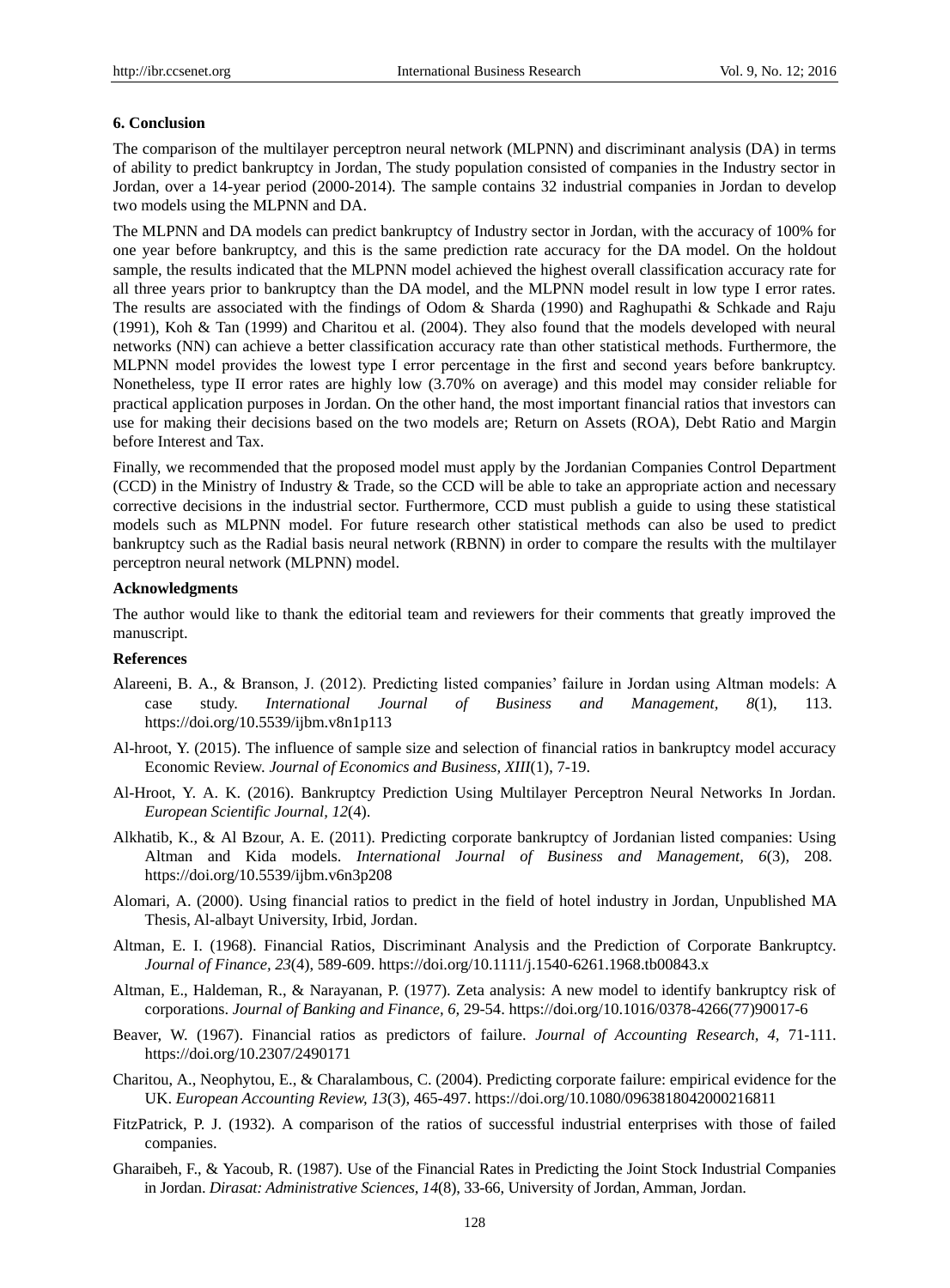- Gharaibeh, M. A., Sartawi, I. I. M., & Daradkah, D. (2013). INTERDISCIPLINARY JOURNAL OF CONTEMPORARY RESEARCH IN BUSINESS.
- Jodi, L., Bellovary, D. E. G., & Michael, D. A. (2007). A Review of Bankruptcy Prediction Studies: 1930-Present. *Journal of Financial Education, 33,* 1-42.
- Koh, H. C., & Tan, S. S. (1999). A neural network approach to the prediction of going concern status. *Accounting and Business Research, 29*(3), 211-216[.](https://doi.org/10.1080/00014788.1999.9729581) <https://doi.org/10.1080/00014788.1999.9729581>
- Odom, M. D., & Sharda, R. (1990). A neural network model for bankruptcy prediction. In 1990 IJCNN International Joint Conference on neural networks (pp. 163-168). <https://doi.org/10.1109/IJCNN.1990.137710>
- Ohlson, J. A. (1980). Financial ratios and the probabilistic prediction of bankruptcy. *Journal of accounting research,* 109-131[.](https://doi.org/10.2307/2490395) <https://doi.org/10.2307/2490395>
- Raghupathi, W., Schkade, L. L., & Raju, B. S. (1991, January). A neural network application for bankruptcy prediction. In System Sciences, 1991. Proceedings of the Twenty-Fourth Annual Hawaii International Conference on (Vol. 4, pp. 147-155). IEEE. <https://doi.org/10.1109/HICSS.1991.184054>
- Schmidhuber, J. (2015). Deep learning in neural networks: An overview. *Neural Networks, 61,* 85-117. <https://doi.org/10.1016/j.neunet.2014.09.003>
- Stergiou, C., & Siganos, D. L. (2016). Introduction to Neural Networks. Available on: [http://www.doc.ic.ac.uk/~nd/surprise\\_96/journal/vol4/cs11/report.html](http://www.doc.ic.ac.uk/~nd/surprise_96/journal/vol4/cs11/report.html)